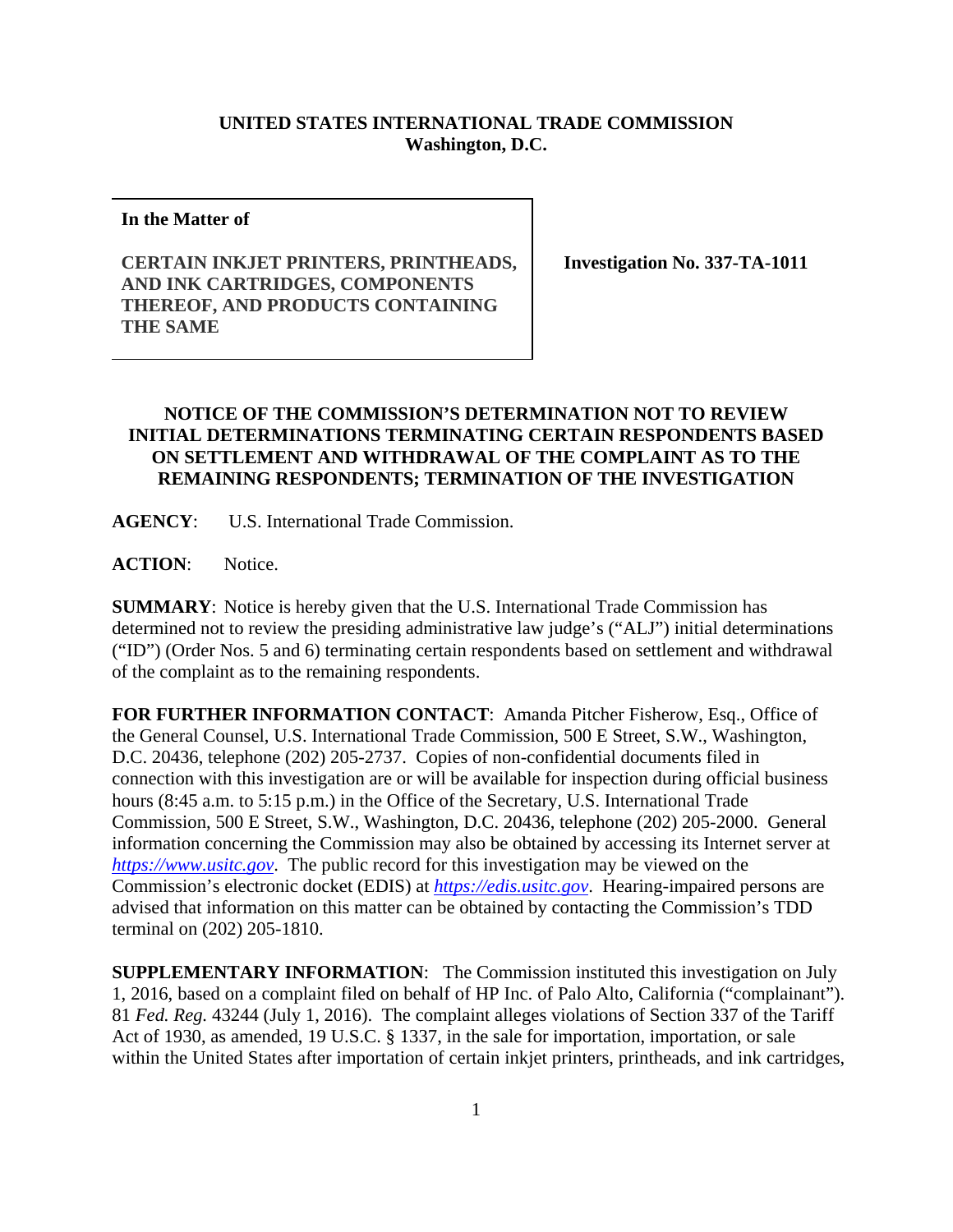components thereof, and products containing same by reason of infringement of one or more of U.S. Patent No. 6,270,201; U.S. Patent No. 6,491,377; U.S. Patent No. 6,260,952; U.S. Patent No. 7,004,564; U.S. Patent No. 7,090,343; and U.S. Patent No. 7,744,202. The Commission's notice of investigation named the following respondents: Memjet, Ltd. of Dublin, Ireland, Memjet US Services, Inc. of San Diego, California, Memjet Home and Office, Inc. of Eagle, Idaho, Memjet North Ryde Pty Ltd. of New South Wales, Australia, Memjet Technology Ltd. of Dublin, Ireland, Memjet Holdings Ltd. of Dublin, Ireland (collectively "the Memjet respondents"); Afinia LLC (d/b/a Afinia Label) of Chanhassen, Minnesota; Astro Machine Corporation of Elk Grove Village, Illinois; Colordyne Technologies, LLC of Brookfield, Wisconsin; Formax Technologies, Inc. of Dover, New Hampshire; Neopost USA, Inc. (d/b/a Neopost Northwest, Neopost Northeast, Neopost Priority Systems, and/or Neopost Southeast) of Milford, Connecticut; Printware LLC of Eagan, Minnesota; VIPColor Technologies USA, Inc. of Newark, California; ABC Office (d/b/a Brent Barlow) of Kaysville, Utah; All for Mailers, Inc. of Feasterville, Pennsylvania; Fernqvist Labeling Solutions, Inc. of Mountain View, California; Information Management Services LLC (d/b/a MyBinding.com) of Hillsboro, Oregon; JMP Business Systems, Inc. of Clovis, California; Mono Machines LLC of New York, New York; Ordway Corporation (d/b/a Print & Finishing Solutions) of Placentia, California; Pacific Barcode Inc. of Temecula, California; Pacific Code & Label, Inc. of Portland, Oregon; Parts Now! LLC of Madison, Wisconsin; Trademark Copysystems Inc. (d/b/a Addrex – Addresser Sales Company) of Cleveland, Ohio; and Vivid Data Group LLC of Dallas, Texas. The Office of Unfair Import Investigations was named as a party.

On July 7, 2016, complainant and the Memjet respondents filed a joint motion to terminate the Memjet respondents based on settlement. The joint motion asserted that there are no other agreements between complainant and the Memjet respondents.

Also on July 7, 2016, complainant filed a motion to terminate the remaining non-Memjet respondents based on withdrawal of the complaint. The complainant represented that the only agreement concerning the subject matter of the investigation is the settlement agreement with the Memjet respondents. Complainant stated the Memjet respondents do not oppose the motion. On July 18, 2016, OUII filed a response indicating it does not oppose the motion based on settlement, and the motion based on withdrawal of the complaint.

On August 1, 2016, the ALJ issued an ID (Order No. 5) terminating the Memjet respondents based on settlement. The ALJ found that all of the requirements of Commission rule 210.21(a)-(b), 19 C.F.R. §210.21(a)-(b), had been met and that there were no public interest concerns that would weigh against termination. No petitions for review were filed.

Also on August 1, 2016, the ALJ issued an ID (Order No. 6) terminating the non-Memjet respondents based on withdrawal of the complaint. The ALJ found that all of the requirements Commission rule 210.21(a), 19 C.F.R. §210.21(a), had been met and that there were no extraordinary circumstances that would prevent the requested termination. No petitions for review were filed.

The Commission has determined not to review the subject IDs and terminates the